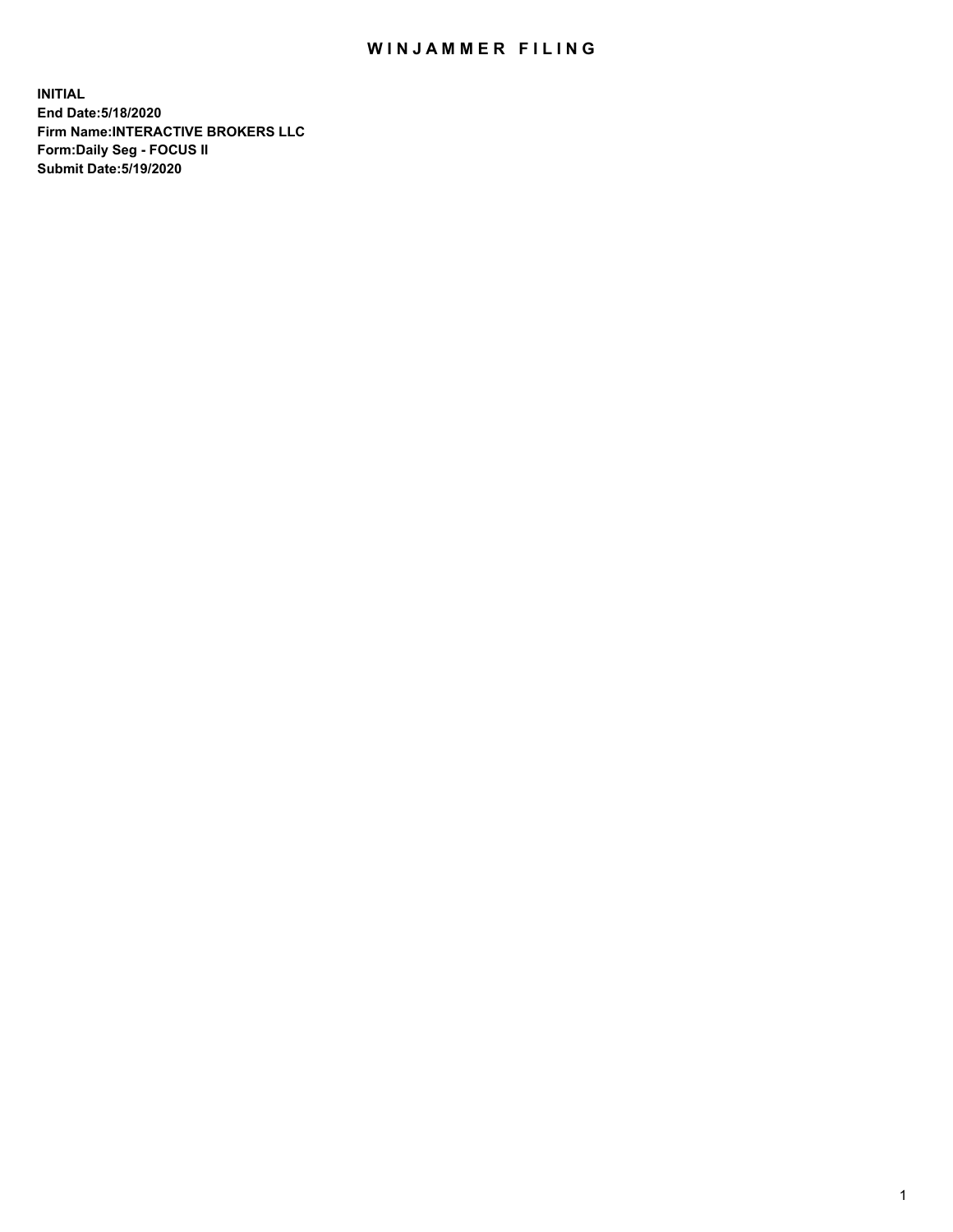**INITIAL End Date:5/18/2020 Firm Name:INTERACTIVE BROKERS LLC Form:Daily Seg - FOCUS II Submit Date:5/19/2020 Daily Segregation - Cover Page**

| Name of Company                                                                                                                                                                                                                                                                                                                | <b>INTERACTIVE BROKERS LLC</b>                                                                  |
|--------------------------------------------------------------------------------------------------------------------------------------------------------------------------------------------------------------------------------------------------------------------------------------------------------------------------------|-------------------------------------------------------------------------------------------------|
| <b>Contact Name</b>                                                                                                                                                                                                                                                                                                            | <b>James Menicucci</b>                                                                          |
| <b>Contact Phone Number</b>                                                                                                                                                                                                                                                                                                    | 203-618-8085                                                                                    |
| <b>Contact Email Address</b>                                                                                                                                                                                                                                                                                                   | jmenicucci@interactivebrokers.c<br>om                                                           |
| FCM's Customer Segregated Funds Residual Interest Target (choose one):<br>a. Minimum dollar amount: ; or<br>b. Minimum percentage of customer segregated funds required:%; or<br>c. Dollar amount range between: and; or<br>d. Percentage range of customer segregated funds required between:% and%.                          | $\overline{\mathbf{0}}$<br>$\overline{\mathbf{0}}$<br>155,000,000 245,000,000<br>0 <sub>0</sub> |
| FCM's Customer Secured Amount Funds Residual Interest Target (choose one):<br>a. Minimum dollar amount: ; or<br>b. Minimum percentage of customer secured funds required:%; or<br>c. Dollar amount range between: and; or<br>d. Percentage range of customer secured funds required between:% and%.                            | <u>0</u><br>$\overline{\mathbf{0}}$<br>80,000,000 120,000,000<br>0 <sub>0</sub>                 |
| FCM's Cleared Swaps Customer Collateral Residual Interest Target (choose one):<br>a. Minimum dollar amount: ; or<br>b. Minimum percentage of cleared swaps customer collateral required:% ; or<br>c. Dollar amount range between: and; or<br>d. Percentage range of cleared swaps customer collateral required between:% and%. | $\overline{\mathbf{0}}$<br>$\underline{\mathbf{0}}$<br>0 <sub>0</sub><br>00                     |

Attach supporting documents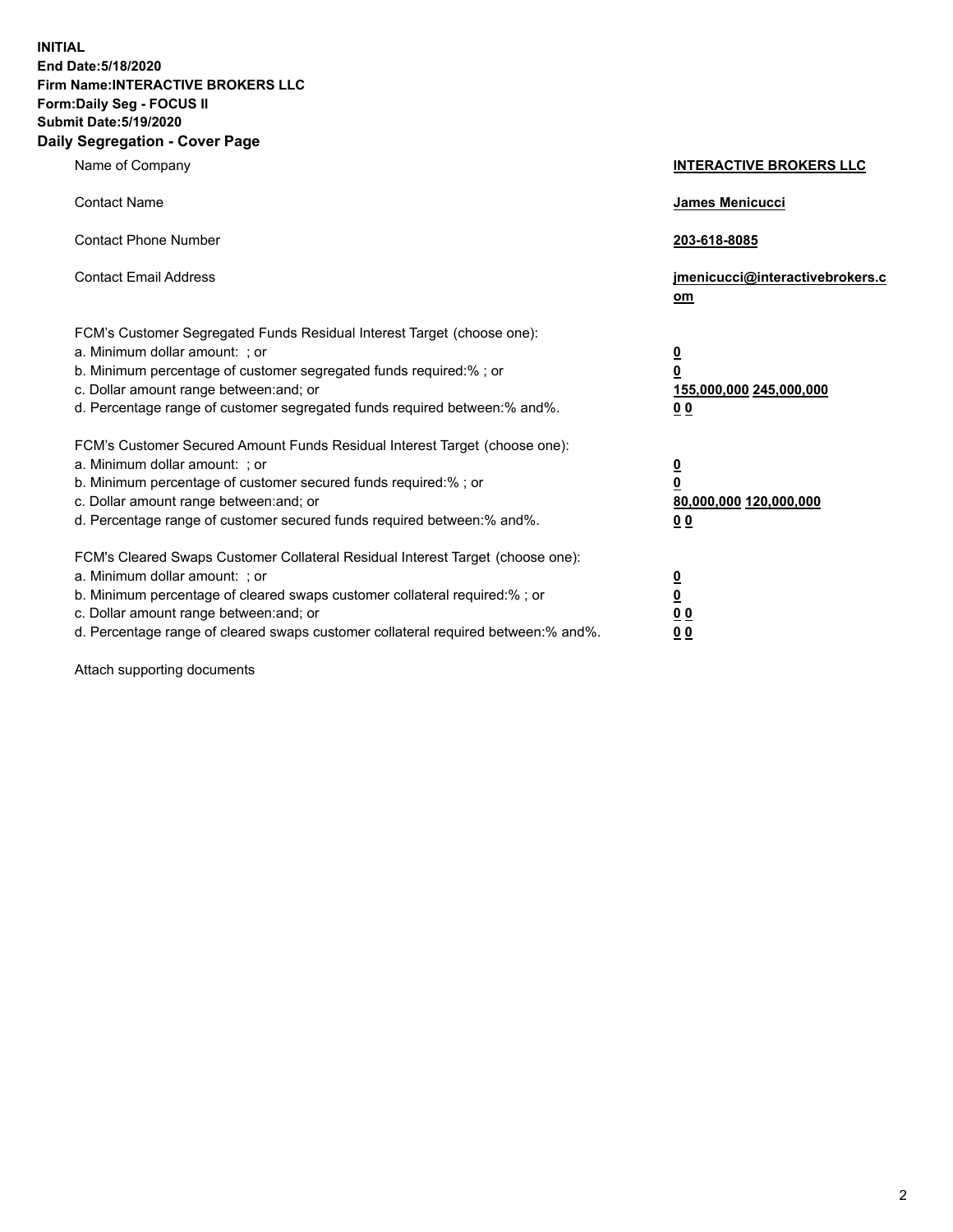**INITIAL End Date:5/18/2020 Firm Name:INTERACTIVE BROKERS LLC Form:Daily Seg - FOCUS II Submit Date:5/19/2020 Daily Segregation - Secured Amounts**

|     | Foreign Futures and Foreign Options Secured Amounts                                         |                                                          |
|-----|---------------------------------------------------------------------------------------------|----------------------------------------------------------|
|     | Amount required to be set aside pursuant to law, rule or regulation of a foreign            | $0$ [7305]                                               |
|     | government or a rule of a self-regulatory organization authorized thereunder                |                                                          |
| 1.  | Net ledger balance - Foreign Futures and Foreign Option Trading - All Customers             |                                                          |
|     | A. Cash                                                                                     | 567,660,981 [7315]                                       |
|     | B. Securities (at market)                                                                   | $0$ [7317]                                               |
| 2.  | Net unrealized profit (loss) in open futures contracts traded on a foreign board of trade   | 5,161,741 [7325]                                         |
| 3.  | Exchange traded options                                                                     |                                                          |
|     | a. Market value of open option contracts purchased on a foreign board of trade              | 128,844 [7335]                                           |
|     | b. Market value of open contracts granted (sold) on a foreign board of trade                | -200,297 [7337]                                          |
| 4.  | Net equity (deficit) (add lines 1.2. and 3.)                                                | 572,751,269 [7345]                                       |
| 5.  | Account liquidating to a deficit and account with a debit balances - gross amount           | 5,192 [7351]                                             |
|     | Less: amount offset by customer owned securities                                            | 0 [7352] 5,192 [7354]                                    |
| 6.  | Amount required to be set aside as the secured amount - Net Liquidating Equity              | 572,756,461 [7355]                                       |
|     | Method (add lines 4 and 5)                                                                  |                                                          |
| 7.  | Greater of amount required to be set aside pursuant to foreign jurisdiction (above) or line | 572,756,461 [7360]                                       |
|     | 6.                                                                                          |                                                          |
|     | FUNDS DEPOSITED IN SEPARATE REGULATION 30.7 ACCOUNTS                                        |                                                          |
| 1.  | Cash in banks                                                                               |                                                          |
|     | A. Banks located in the United States                                                       | 85,474,213 [7500]                                        |
|     | B. Other banks qualified under Regulation 30.7                                              | 0 [7520] 85,474,213 [7530]                               |
| 2.  | Securities                                                                                  |                                                          |
|     | A. In safekeeping with banks located in the United States                                   | 479,844,400 [7540]                                       |
|     | B. In safekeeping with other banks qualified under Regulation 30.7                          | 0 [7560] 479,844,400 [7570]                              |
| 3.  | Equities with registered futures commission merchants                                       |                                                          |
|     | A. Cash                                                                                     | $0$ [7580]                                               |
|     | <b>B.</b> Securities                                                                        | $0$ [7590]                                               |
|     | C. Unrealized gain (loss) on open futures contracts                                         | $0$ [7600]                                               |
|     | D. Value of long option contracts                                                           | $0$ [7610]                                               |
|     | E. Value of short option contracts                                                          | 0 [7615] 0 [7620]                                        |
| 4.  | Amounts held by clearing organizations of foreign boards of trade                           |                                                          |
|     | A. Cash                                                                                     | $0$ [7640]                                               |
|     | <b>B.</b> Securities                                                                        | $0$ [7650]                                               |
|     | C. Amount due to (from) clearing organization - daily variation                             | $0$ [7660]                                               |
|     | D. Value of long option contracts                                                           | $0$ [7670]                                               |
|     | E. Value of short option contracts                                                          | 0 [7675] 0 [7680]                                        |
| 5.  | Amounts held by members of foreign boards of trade                                          |                                                          |
|     | A. Cash                                                                                     | 124,377,426 [7700]                                       |
|     | <b>B.</b> Securities                                                                        | $0$ [7710]                                               |
|     | C. Unrealized gain (loss) on open futures contracts                                         | 3,876,019 [7720]                                         |
|     | D. Value of long option contracts                                                           | 128,844 [7730]                                           |
|     | E. Value of short option contracts                                                          | <u>-<b>200,297</b> [</u> 7735] <u>128,181,992</u> [7740] |
| 6.  | Amounts with other depositories designated by a foreign board of trade                      | $0$ [7760]                                               |
| 7.  | Segregated funds on hand                                                                    | $0$ [7765]                                               |
| 8.  | Total funds in separate section 30.7 accounts                                               | 693,500,605 [7770]                                       |
| 9.  | Excess (deficiency) Set Aside for Secured Amount (subtract line 7 Secured Statement         | 120,744,144 [7380]                                       |
|     | Page 1 from Line 8)                                                                         |                                                          |
| 10. | Management Target Amount for Excess funds in separate section 30.7 accounts                 | 80,000,000 [7780]                                        |
| 11. | Excess (deficiency) funds in separate 30.7 accounts over (under) Management Target          | 40,744,144 [7785]                                        |
|     |                                                                                             |                                                          |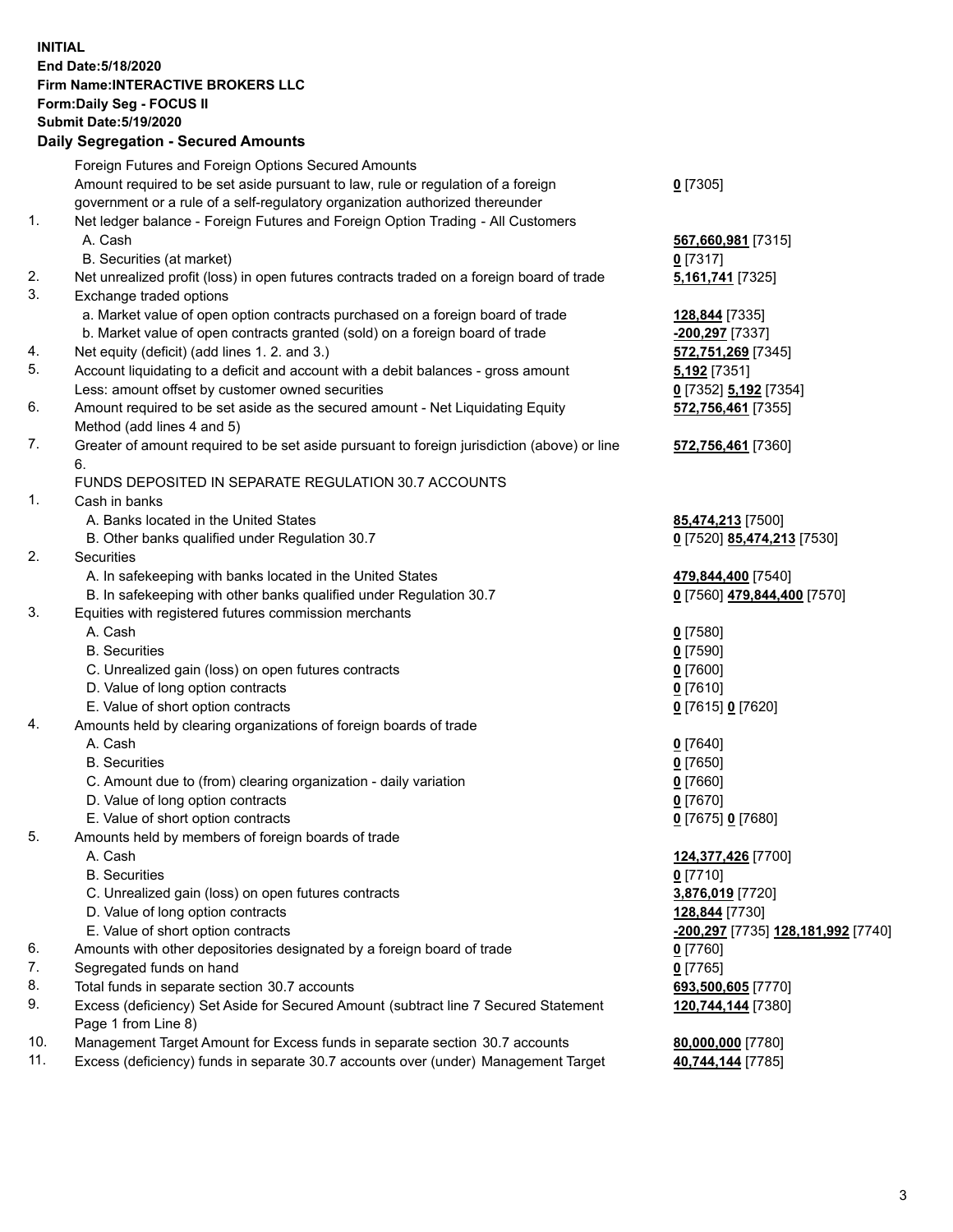**INITIAL End Date:5/18/2020 Firm Name:INTERACTIVE BROKERS LLC Form:Daily Seg - FOCUS II Submit Date:5/19/2020 Daily Segregation - Segregation Statement** SEGREGATION REQUIREMENTS(Section 4d(2) of the CEAct) 1. Net ledger balance A. Cash **5,529,251,828** [7010] B. Securities (at market) **0** [7020] 2. Net unrealized profit (loss) in open futures contracts traded on a contract market **-67,682,911** [7030] 3. Exchange traded options A. Add market value of open option contracts purchased on a contract market **348,596,370** [7032] B. Deduct market value of open option contracts granted (sold) on a contract market **-313,146,491** [7033] 4. Net equity (deficit) (add lines 1, 2 and 3) **5,497,018,796** [7040] 5. Accounts liquidating to a deficit and accounts with debit balances - gross amount **79,458,743** [7045] Less: amount offset by customer securities **0** [7047] **79,458,743** [7050] 6. Amount required to be segregated (add lines 4 and 5) **5,576,477,539** [7060] FUNDS IN SEGREGATED ACCOUNTS 7. Deposited in segregated funds bank accounts A. Cash **1,252,380,488** [7070] B. Securities representing investments of customers' funds (at market) **2,532,690,330** [7080] C. Securities held for particular customers or option customers in lieu of cash (at market) **0** [7090] 8. Margins on deposit with derivatives clearing organizations of contract markets A. Cash **507,387,515** [7100] B. Securities representing investments of customers' funds (at market) **1,460,595,578** [7110] C. Securities held for particular customers or option customers in lieu of cash (at market) **0** [7120] 9. Net settlement from (to) derivatives clearing organizations of contract markets **-12,896,776** [7130] 10. Exchange traded options A. Value of open long option contracts **347,868,432** [7132] B. Value of open short option contracts **-312,654,317** [7133] 11. Net equities with other FCMs A. Net liquidating equity **0** [7140] B. Securities representing investments of customers' funds (at market) **0** [7160] C. Securities held for particular customers or option customers in lieu of cash (at market) **0** [7170] 12. Segregated funds on hand **0** [7150] 13. Total amount in segregation (add lines 7 through 12) **5,775,371,250** [7180] 14. Excess (deficiency) funds in segregation (subtract line 6 from line 13) **198,893,711** [7190] 15. Management Target Amount for Excess funds in segregation **155,000,000** [7194] 16. Excess (deficiency) funds in segregation over (under) Management Target Amount **43,893,711** [7198]

Excess